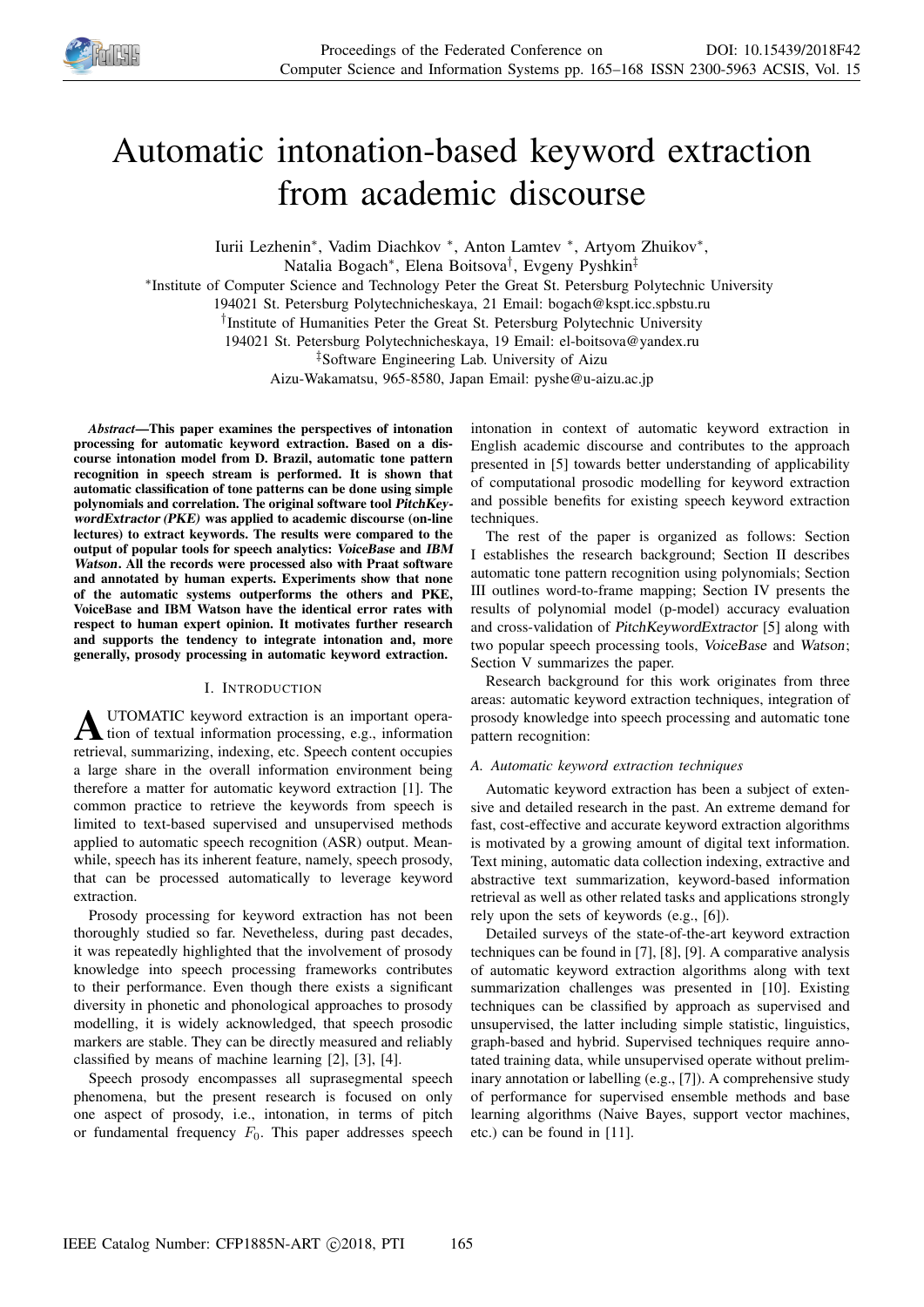Unsupervised methods were shown to be not less powerful than supervised ones; e.g., unsupervised morphology learning was found to produce similar results compared to a rulebased system [12]. In [9] automatic keyword extraction was performed very effectively with unsupervised graph-based keyword ranking. Keyword extraction from conversations using particle swarm optimization was shown to produce highly accurate query results [13].

# *B. Prosodic models in speech processing*

Computational prosodic modeling integrated into speech processing workflow is a promising yet challenging area. Prosodic models have been reported to be helpful for various speech processing areas [14], e.g., automatic speech understanding (ASU), speech synthesis (TTS, text-to-speech) [15], [3], discourse tagging and segmentation [4] and automatic speaker verification [16]. It was shown that the combination of word and prosodic knowledge yielded the best results, with significant improvements over either knowledge source taken separately.

Prosodic models were found to increase speech recognition accuracy, having not been optimized for word recognition [4]. An impressive result in speech segmentation, where the prosodic model alone performed better than the language model alone [4], makes it reasonable to investigate the segmentation ability of prosodic models for keyword location within ASR output.

One of the key concepts of any prosodic model is a tone unit. In [17] the tone unit is defined as the realization of the information unit, which is extremely valuable in the context of keyword search. Both units are generated in the flow of discourse, referring to the phonological and grammatical levels respectively.

Prosodic models which motivated this research were Discourse Intonation model from D. Brazil et al. (communicative approach) [18] and Systemic Functional Linguistics of M. Hallidey et al. (grammatical approach) [17]. Both models operate with a set of tonal patterns, e.g., in Brazil model these are: *falling*, *rising*, *rising-falling*, *falling-rising* and *level*, each having a specific communicative payload. These tone patterns are connected to the categories of "given/new information" [17] or deemed to be "referring/proclaiming" [18], [19], [20], [21] This explicit relationship between intonation and meaning is exploited to search for keywords in speech.

## *C. Automatic tone pattern recognition*

Location and classifying of tone units can be performed automatically. In [2] a 4-point model to approximate tone patterns is proposed and examined in contrast with other approximation models for tones (e.g., Bezier curves). [2] also presents a detailed study on 4-point model cascaded with several supervised classifiers and was shown to perform the best with a rule-based classifier. In [5] a continuous polynomial tone model (p-model) for Brazil tones was proposed. Functions inside p-model are used not to approximate pitch contours, but as ideal tone pattern sets to calculate correlations.

Both models will be evaluated together to check p-model tone pattern recognition accuracy (see Experiment 1 in Section IV).

# II. AUTOMATIC TONE PATTERN RECOGNITION USING POLYNOMIAL MODEL

Automatic tone pattern recognition implemented in PitchKeywordExtractor [5] is applied to locate a pitch pattern within a part of a record to retrieve a frame with a significant tone move. The task is to make a decision what pattern type is the closest to a frame of a record containing  $n$  readings of fundamental frequency (pitch)  $F_0[k], 0 \le k \le n$  taken at the sample rate of  $f_d$ .  $w_{min} \leq w \leq w_{max}$  is frame length range;  $0 \leq l \leq n - w$  is frame shift from the first frame element. Thus, each frame contains lw-windowed signal  $F_0[l : l + w]$ and one can easily see that these frames are of different length. To cope with it, a polynomial model can be easily scaled and shifted. Due to the pitch detection algorithm if for  $k$ -th sample  $F_0[k]$  cannot be measured, it is defined as  $F_0[k] = -1$ . Median filtering is applied to smooth single pitch discontinuities.

#### *A. Polynomial model (p-model)*

We define 5 model functions  $\phi_k$ ,  $k = 1..5$ , which correspond to 5 Brazil tones - *falling*, *rising*, *rising-falling*, *fallingrising* and *level*. These functions are the 1st and 2nd order polynomials (Fig. 1).



Fig. 1. p-model for Brazil tones

#### *B. Classifier*

To classify a frame by pattern type we evaluate its proximity to 4 model functions (except  $\phi_5$ , "level").  $\phi_k$ ,  $k = 1..5$  define 5 decision regions separated by surfaces (Fig. 2).

Decision criterion to classify a frame to a region  $\phi_i$  is

$$
a_i = \frac{\sum_{k=l, F_0[k] \neq -1}^{w+l} (F_0[k] - \overline{F_0})(\phi_i((k-l)/w) - \overline{\phi_i})}{\sqrt{\sum_{k=l}^{w+l} (\phi_i((k-l)/w) - \overline{\phi_i})^2}},
$$

and

$$
\frac{a_i}{\sqrt{\sum_{k=l, F_0[k] \neq -1}^{w+l} (F_0[k] - \overline{F_0})}} = r_i \le 1,
$$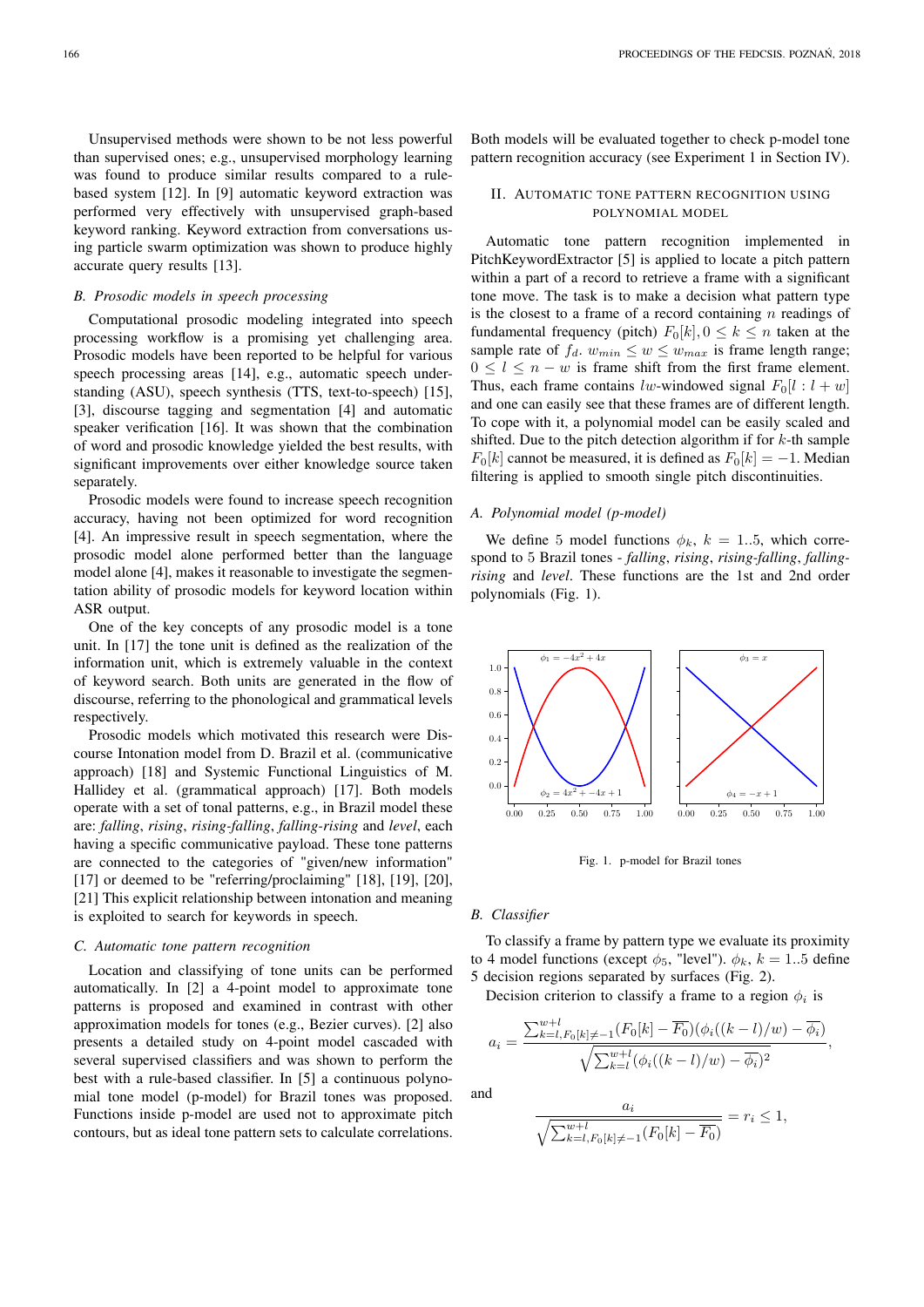

Fig. 2. Classifier decision regions  $\phi_1 - \phi_4$ . Parameter b sets the boundaries for *level* region  $\phi_5$ .

where  $F_0$  is frame mean,  $\phi_i$  is model mean,  $r_i$  is normalized correlation;  $a_i$  is scaled correlation to distinguish any significant tone move from almost *level*. Decision criterion is scale and shift-invariant, thus,  $a_i$  are time and timbre-independent.

Decision is made as  $k = argmax_i(a_i)$ . If  $max(a_k, b) \leq b$ , where b is adjustable significance threshold and sets the *level* region, frame is classified as *level*,  $\phi_5$ .

Thus, classifier outputs a pair  $(k, r)$ . Frame overlaps are resolved [5] and the final frame set is successively transmitted to word-to-frame mapping.

### III. WORD-TO-FRAME MAPPING

Frames where a tone move was detected during automatic tone pattern recognition and ASR output file are mapped to each other to locate a word within a frame. The goal of word-to-frame mapping is to find a word that was pronounced during a given interval defined by the frame boundaries; this word is deemed to be a keyword. Partial coincidence between segments and word timestamps is allowed and can be set as a parameter p.

Mapping in [5] could extract single words only. i. e. if one frame contained several matches with ASR output words, they were processed independently: e.g. for "computer science" the output list included both words one after another:"computer", "science". But very often a tone move refers to word collocation. Mapping is modified in order to extract keyphrases and word collocations as a single keywordlist entry. The following condition is checked sequentially for every frame:

If

$$
\frac{L_{frame}}{t_2^{This_{word}} - t_1^{This_{word}}} \ge (1 + p),
$$
 (1)

then  $[This<sub>word</sub> Next<sub>word</sub>]$  is added to keyword list. This way keyphrases, e.g. of type "noun+noun" are constructed: "computer science", "artificial intelligence", "graduate student", etc.).

If

$$
\frac{L_{frame}}{t_2^{This_{word}} - t_1^{Next_{word}}} \ge (1+p),
$$

then  $[This<sub>word</sub>, Next<sub>word</sub>, Next<sub>next</sub>]$  is added to the list to produce constructions like "noun+preposition+noun" or "particle+verb+particle/attributive construction" (e.g. "place of interest", "to follow up", "to examine closely").

A further improvement of mapping may be achieved by *break* indices processing if ToBI annotated data are available.

## IV. EXPERIMENTS

PitchKeywordExtractor implementation details, libraries and tools are described in [5]. New experiments are aimed at checking the applicability of proposed p-model in comparison with one of the best existing models (4-point model) and to disclose abilities of intonation-based keyword extraction to contribute to existing speech keyword extraction techniques.

Publicly available online lectures were used as samples of academic discourse to retrieve automatically pitch patterns (Experiment 1) and extract keywords (Experiment 2). Results on three speakers are shown in Table I, II:

*Speaker 1* is Benjamin Elman from Harvard University's Fairbank Center for Chinese Studies The Great Reversal: The "Rise of Japan" and the "Fall of China" after 1895 as Historical Fables.

*Speaker 2* is JoAnne Stubbe, MIT 5.07SC Biological Chemistry, MIT OpenCourseWare Lexicon of Biochemical Reactions: Cofactors Formed from Vitamin B12.

*Speaker 3* is Patrick Winston, MIT 6.034 Artificial Intelligence, MIT OpenCourseWare, Introduction and Scope

All the records were processed with Praat software and annotated by human experts. *Expert* row in Table II is the absolute value of agreement between two human experts about tone patterns and keyword set for each *Speaker*.

#### *A. Experiment 1. Pattern recognition*

In Experiment 1 samples of academic speech were processed to check pattern recognition ability of p-model. pmodel and 4-point model [2] are evaluated together to check pmodel applicability for tone pattern recognition (Table I). Both models reveal almost identical recognition recall, calculated as

$$
R = \frac{T_2}{T_1} 100\%,
$$

where  $T_1$  is a number of tones in total (tone units pointed out by *Expert*),  $T_2$  is a number of tones found automatically.

TABLE I PATTERN RECOGNITION WITH P-MODEL AND 4-POINT MODEL

| Speaker   | Tones in total | $A_{p-model}$ | $A_{4-point}$ |
|-----------|----------------|---------------|---------------|
| Speaker 1 | 50             | 52%           | 49%           |
| Speaker 2 |                | 36%           | 36%           |
| Speaker 3 |                | 22%           | $15\%$        |

# *B. Experiment 2. Intonation-based keyword extraction vs. other algorithms*

Cross-validation of PitchKeywordExtractor (PKE) algorithm [5] vs. *Expert* and two popular speech processing tools, VoiceBase and Watson was performed. All the sets of